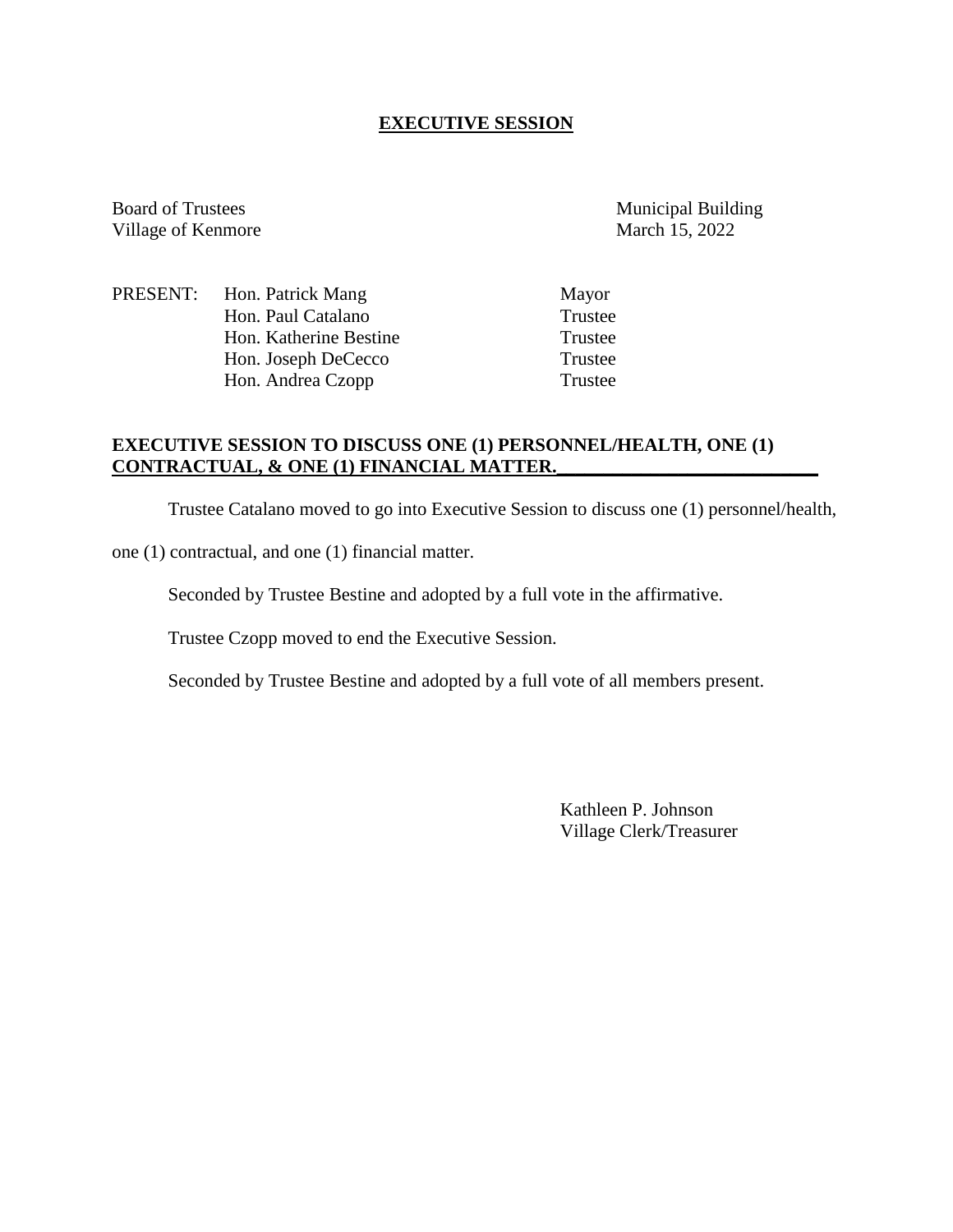#### **CORPORATION PROCEEDINGS**

Board of Trustees Municipal Building Village of Kenmore March 15, 2022

| PRESENT: Hon. Patrick Mang | Mayor   |
|----------------------------|---------|
| Hon. Paul Catalano         | Trustee |
| Hon. Katherine Bestine     | Trustee |
| Hon. Joseph DeCecco        | Trustee |
| Hon. Andrea Czopp          | Trustee |

The meeting was called to order at 7:30 p.m. by Mayor Patrick Mang. The Mayor led the Pledge of Allegiance.

### **BOARD CONDUCTED A HEARING UNDER CHAPTER 7 ARTICLE V: UNSAFE BUILDINGS PERTAINING TO 66 ENOLA AVENUE.**

Trustee Bestine moved to open the hearing.

Seconded by Trustee DeCecco and adopted by a full vote of all members present.

The Clerk advised that this was the time and place to conduct a hearing under Chapter 7

Article V: Unsafe Buildings, pertaining to 66 Enola Avenue.

The Mayor asked if there was anyone present from 66 Enola. Neither the property owner

nor a representative were present. Building Inspector Michael Berns reviewed the violations

which are present, the recent complaints by neighbors concerning late night burning in the

backyard, and the current condition of the property, as of today's date. He noted, that while

some of the junk, yard waste, and debris had been removed, more cleanup was needed.

The Building Inspector also presented photographs, which were reviewed by the Board.

Inspector Berns stated that the house, in its current condition, was the perfect harbor for rodents.

There were no other comments or questions brought to the Board's attention.

Trustee Catalano moved to close the hearing.

Seconded by Trustee Czopp and adopted by a full vote of all members present.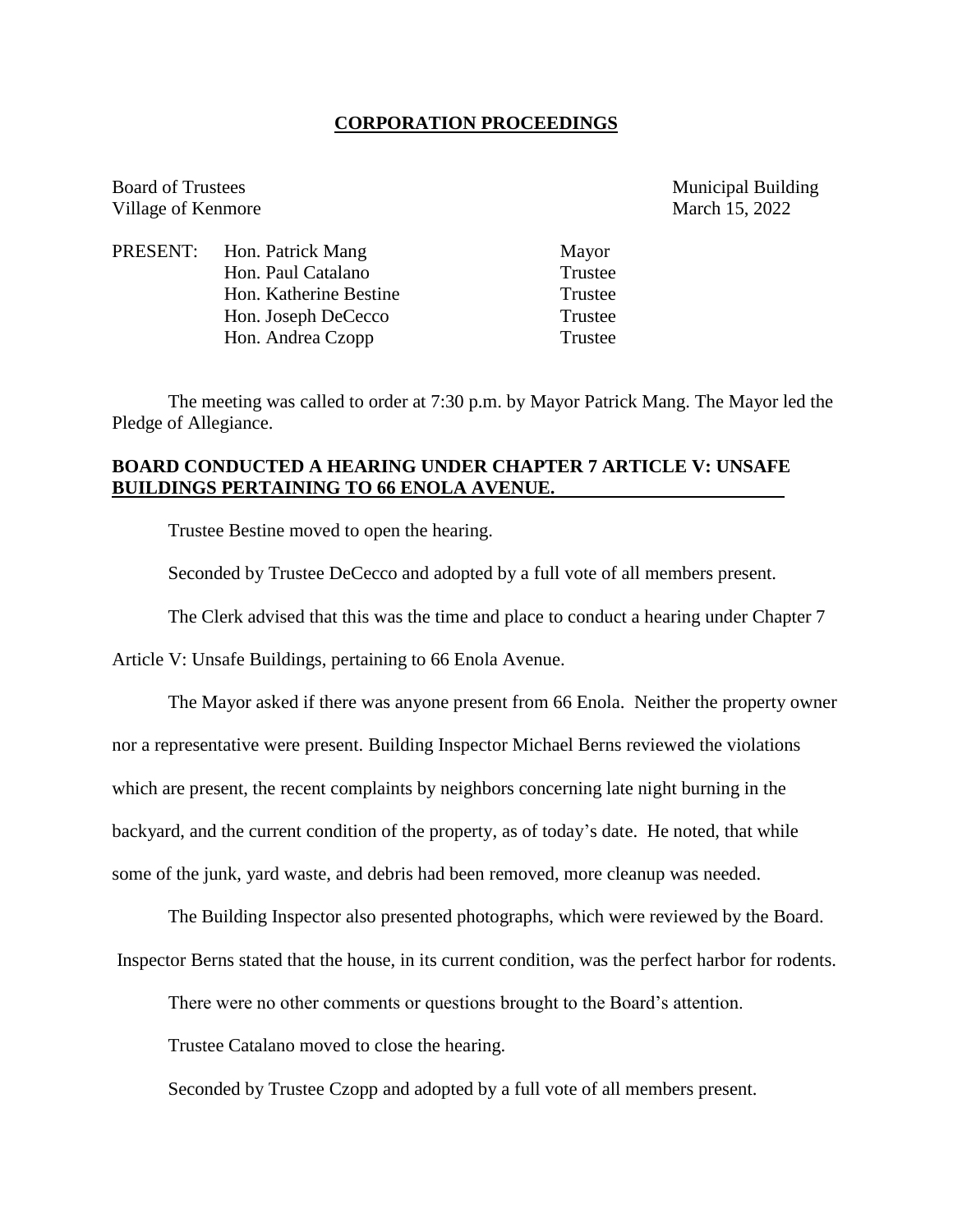# **BOARD APPROVED A RESOLUTION PERTAINING TO CHAPTER 7, ARTICLE V: UNSAFE BUILDINGS - 66 ENOLA AVENUE.**

Trustee DeCecco moved to approve a Resolution pertaining to a determination under Chapter 7, Article V: Unsafe Buildings pertaining to 66 Enola Avenue finding that the property is in violation of Section 7-112. A copy of this Resolution is attached to these minutes for record purposes.

Seconded by Trustee Bestine and adopted by a full vote in the affirmative.

A Roll Call Vote was taken as follows:

| <b>Trustee Bestine</b>  | Voting | Aye |
|-------------------------|--------|-----|
| <b>Trustee Catalano</b> | Voting | Aye |
| <b>Trustee DeCecco</b>  | Voting | Aye |
| <b>Trustee Czopp</b>    | Voting | Aye |

### **BOARD CONDUCTED A HEARING REGARDING PROPOSED INCREASES TO THE WATER AND SEWER RATES.**

The Clerk advised that this was the time and place called for in the legal notice to

conduct a hearing regarding proposed increases to the water and sewer rates.

The proposed rates are as follows:

Water: \$35.00 for the first 8,000 gallons (minimum)

\$5.25/1000 gallons above the minimum, effective June 1, 2022

\$5.51/1000 gallons above the minimum, effective June 1, 2023

\$5.78/1000 gallons above the minimum, effective June 1, 2024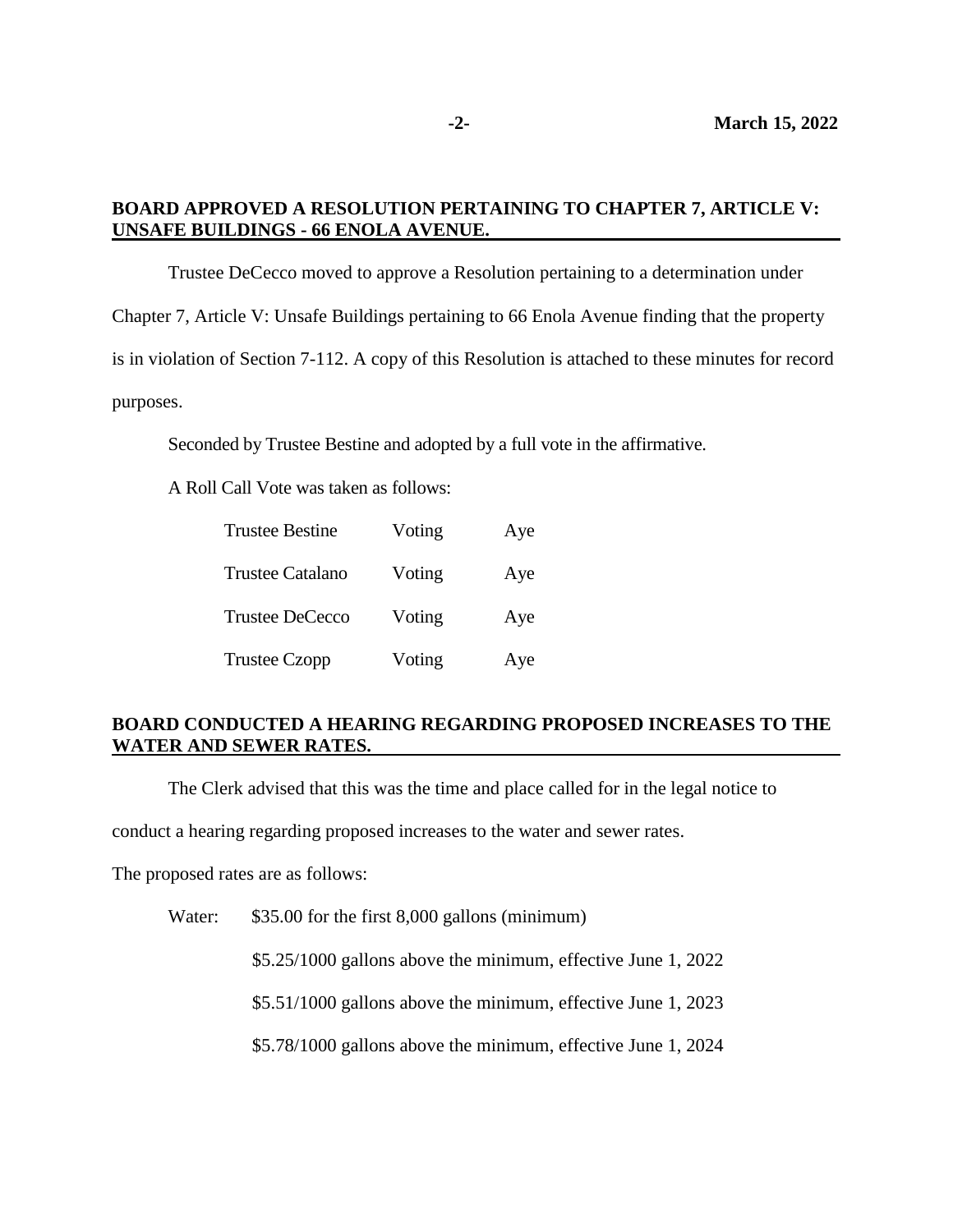Sewer: \$3.05/1000 gallons above the minimum, effective, June 1, 2022 \$3.20/1000 gallons above the minimum, effective June 1, 2023 \$3.36/1000 gallons above the minimum, effective June 1, 2024

Trustee Czopp moved to open the hearing.

Seconded by Trustee Catalano and adopted by a full vote of all members present.

Mayor Mang said that water and sewer rates were last increased in 2016 and that the Town of Tonawanda, from which the Village purchases water, has increased the cost for water by 16%, since 2016. In addition, the Village's cost to purchase water, from 2022-2024, will increase another 13%. The Village can no longer afford to absorb these increases. In addition, a new water utility program was implemented to add additional security, and cost of supplies and postage have also gone up.

No comments or questions were brought to the Board's attention.

Trustee Bestine moved to close the hearing.

Seconded by Trustee DeCecco and adopted by a full vote of all members present.

#### **BOARD APPROVED THE PROPOSED INCREASE TO WATER AND SEWER RATES.**

Trustee Catalano moved to approve the proposed increase to water and sewer rates. Seconded by Trustee Czopp and adopted by a full vote in the affirmative.

A Roll Call Vote was taken as follows: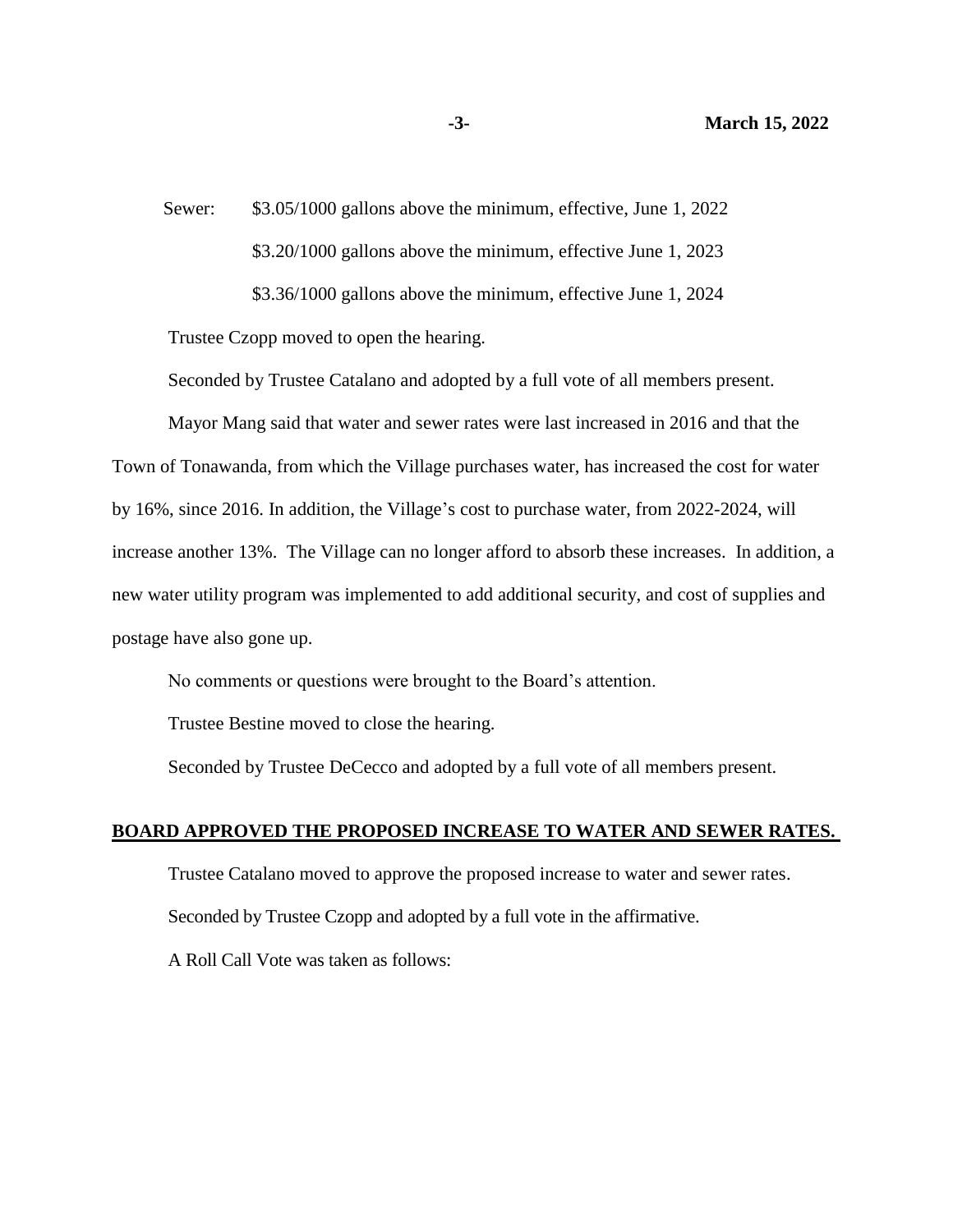| <b>Trustee Bestine</b>  | Voting | Aye |
|-------------------------|--------|-----|
| <b>Trustee Catalano</b> | Voting | Aye |
| <b>Trustee Burd</b>     | Voting | Aye |
| <b>Trustee DeCecco</b>  | Voting | Aye |
| <b>Trustee Czopp</b>    | Voting | Aye |

#### **BOARD APPROVED A BUDGET AMENDMENT FOR THE POLICE DEPARTMENT.**

Trustee DeCecco moved to approve a budget amendment to the FY 2021-2022 Budget,

for the Police Department, in the amount of \$1,332.30. A copy of this resolution is attached to

these minutes for record purposes.

Seconded by Trustee Bestine and adopted by a full vote in the affirmative.

# **BOARD APPROVED A BUDGET AMENDMENT FOR THE BUILDING** DEPARTMENT.

Trustee Czopp moved to approve a budget amendment to the FY 2021-2022 Budget, for

the Building Department, in the amount of \$5,075.00. A copy of this resolution is attached to

these minutes for record purposes.

Seconded by Trustee Catalano and adopted by a full vote in the affirmative.

#### **BOARD APPROVED A PUBLICATION OF A LEGAL NOTICE PERTAINING TO THE CDBG ADA CURB RAMP IMPROVEMENT PROJECT.**

Trustee Bestine moved to approve the publication of a legal notice pertaining to the

CDBG ADA Curb Ramp Improvement Project. A copy of the legal notice is appended to these

minutes for record purposes.

Seconded by Trustee DeCecco and adopted by a full vote in the affirmative.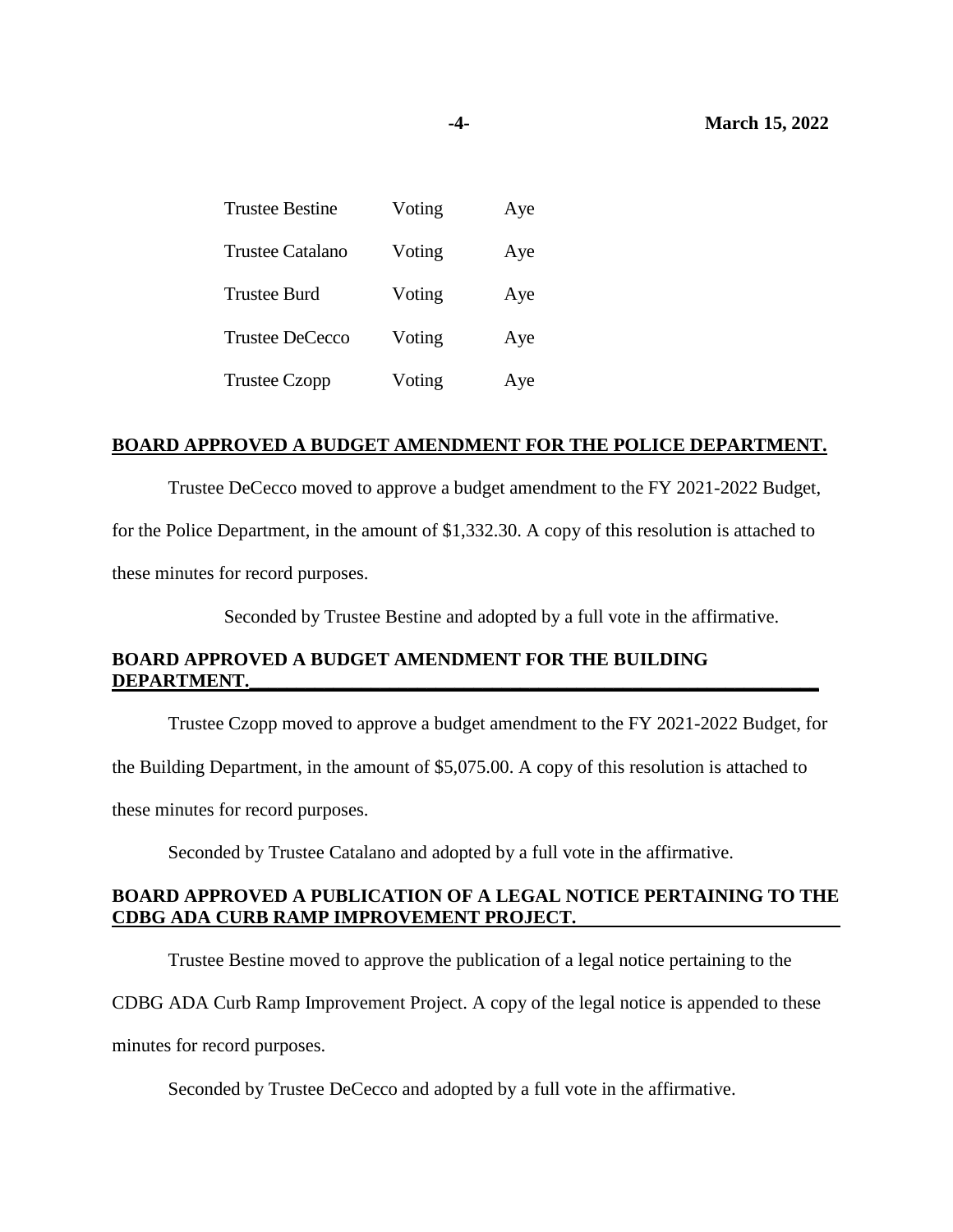### **BOARD APPROVED A PUBLICATION OF A LEGAL NOTICE FOR LOCAL LAW #1, 2022: TAX OVERRIDE.**

Trustee Catalano moved to approve the publication of a legal notice for Local Law #1,

2022: Tax Override. A copy of the legal notice is appended to these minutes for record purposes.

Seconded by Trustee Czopp and adopted by a full vote in the affirmative.

# **BOARD APPROVED A PUBLICATION OF A LEGAL NOTICE PERTAINING TO THE 2022-2023 BUDGET.**

Trustee DeCecco moved to approve the publication of a legal notice calling for a hearing

pertaining to the 2022-2023 budget. A copy of the legal notice is appended to these minutes for

record purposes.

Seconded by Trustee Bestine and adopted by a full vote in the affirmative.

# **BOARD APPROVED A RESOLUTION ADOPTING ERIE COUNTY HAZARD MITIGATION PLAN.**

Trustee Czopp moved to approve a Resolution adopting Erie County Hazard Mitigation

Plan. A copy of the Resolution is appended to these minutes for record purposes.

Seconded by Trustee Catalano and adopted by a full vote in the affirmative.

#### **BOARD APPROVED THE APPOINTMENT OF A PROBATIONARY FULL-TIME LABORER FOR THE DEPARTMENT OF PUBLIC WORKS.**

Trustee Bestine moved to approve the appointment of Michael Hassett as a probationary

full-time Laborer for the Department of Public Works, effective March 16, 2022.

Seconded by Trustee DeCecco and adopted by a full vote in the affirmative.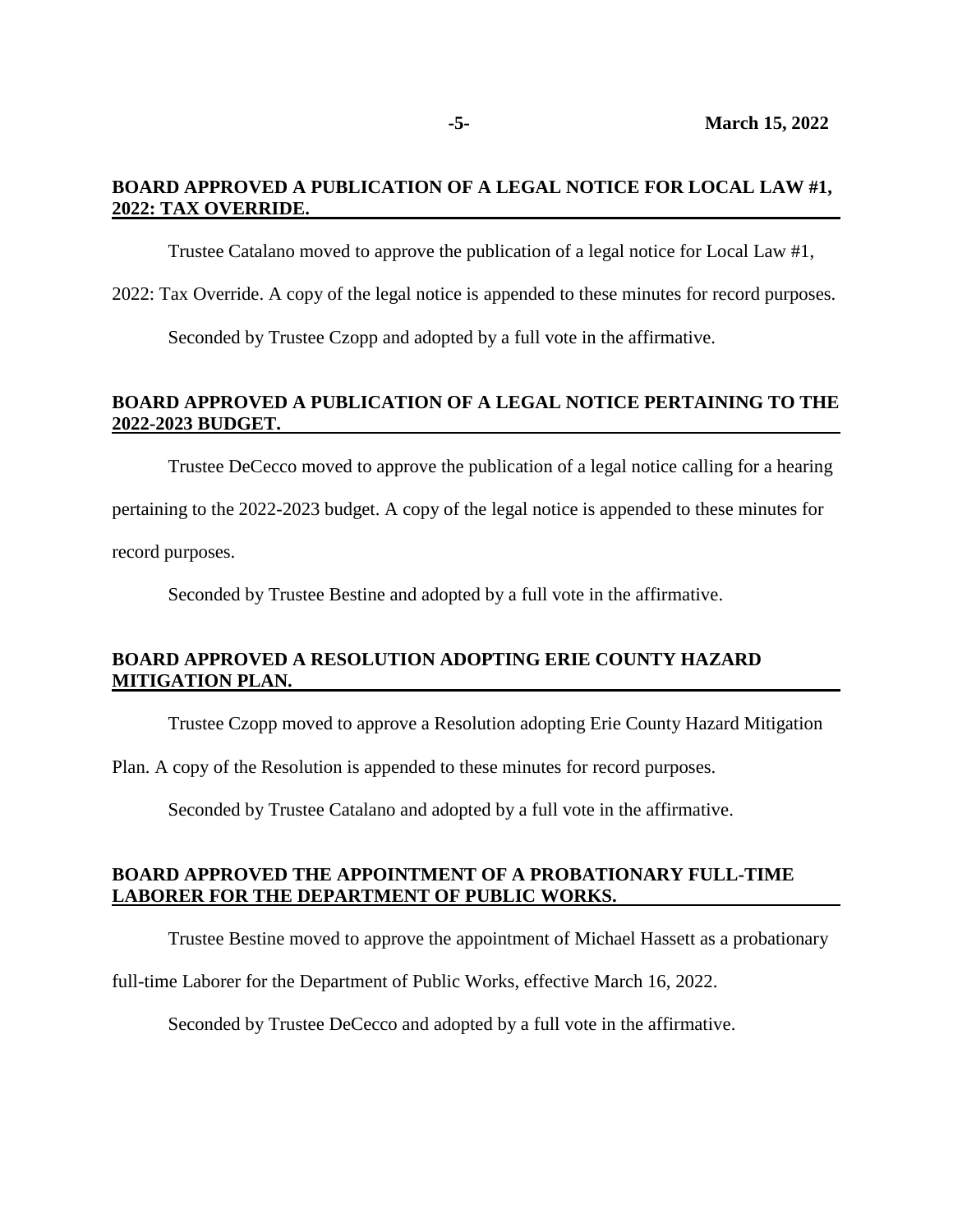#### **BOARD APPROVED VARIOUS STREET CLOSURES FOR KENMORE DAYS.**

Trustee Catalano moved to approve and granted permission for street closures for Kenmore

Days on Saturday, June 18, 2022 (Delaware Road, between Argonne Drive to Delaware Avenue);

and Sunday, June 19, 2022 (Wilber Avenue between Mang and Victoria Boulevard).

Seconded by Trustee Czopp and adopted by a full vote in the affirmative.

# **BOARD APPROVED AND GRANTED PERMISSION TO ST. PAUL'S TO CONDUCT A 5K WALK/RUN ON MAY 12, 2022.**

Trustee DeCecco moved to approve and grant permission to St. Paul's RC Church to

conduct a 5K walk/run on May 12, 2022, to celebrate its 125<sup>th</sup> anniversary, at the request of Father

Joseph Vatter.

Seconded by Trustee Bestine and adopted by a full vote in the affirmative.

# **BOARD APPROVED THE APPOINTMENT OF A NEW MEMBER TO THE ZONING BOARD OF APPEALS.\_\_\_\_\_\_\_\_\_\_\_\_\_\_\_\_\_\_\_\_\_\_\_\_\_\_ \_\_\_\_\_\_\_\_\_\_\_\_**

Trustee Czopp moved to approve the appointment of Robert Rychlik as a new member to

the Zoning Board of Appeals, to fill an unexpired term, ending June, 2023.

Seconded by Trustee Catalano and adopted by a full vote in the affirmative.

#### **BOARD APPROVED THE APPOINTMENT OF A NEW MEMBER TO THE PLANNING BOARD. \_\_\_\_\_\_\_\_\_\_\_\_\_\_\_\_\_\_\_\_\_\_\_\_ \_\_\_\_\_\_\_\_\_\_\_\_**

Trustee Bestine moved to approve the appointment of David McLaughlin as a new

member to the Planning Board, to fill an unexpired term, ending April 2026.

Seconded by Trustee DeCecco and adopted by a full vote in the affirmative.